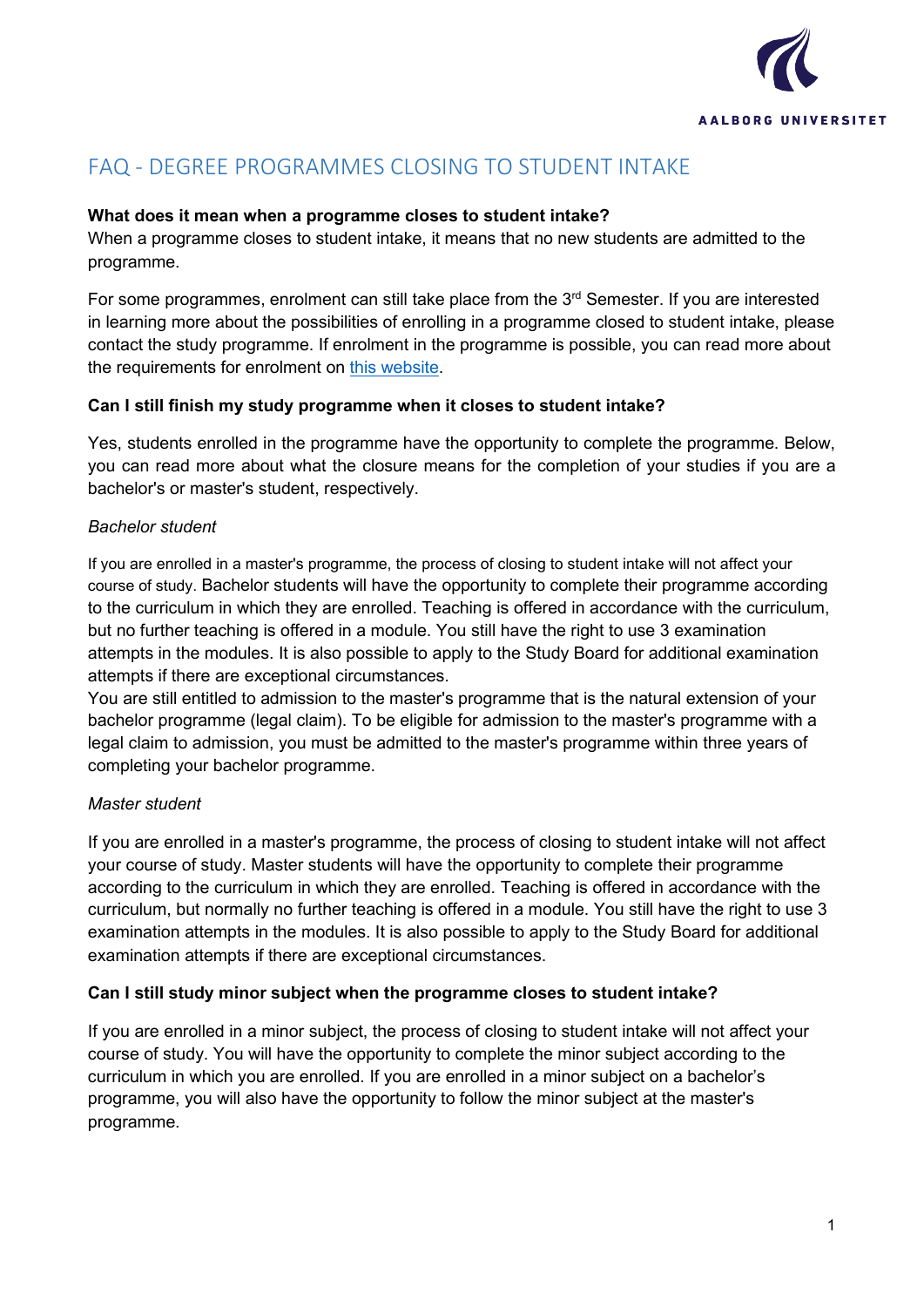

If you have not yet been admitted to a minor subject, you can apply for admission to the minor subject as long as it is offered; normally, admission to the minor subject takes place in the  $5<sup>th</sup>$ semester of the bachelor's programme. If you are interested in learning more about the possibilities for admission to a minor subject, please contact the study programme.

### **When will I need to complete my studies at the latest?**

If possible, you will have to complete your studies within the prescribed period of study to ensure you can follow the curriculum for your programme. Teaching is offered according to the current curriculum, and you still have the right to use 3 examination attempts in the modules. It is also possible to apply to the Study Board for additional examination attempts if there are exceptional circumstances.

# **What happens if I am delayed in my studies?**

If you have been granted substantiated leave or if you are delayed due to special circumstances such as sickness, parental leave, adoption, compulsory military service, etc., your options for completing your studies will remain unchanged. An individual course of study will be designed to enable you to complete the programme, and the study will ensure that you have 3 examination attempts in the modules. It will still be possible to apply to the Study Board for additional examination attempts if there are exceptional circumstances.

If you are delayed in your studies due to other reasons, the study must ensure that you have 3 examination attempts in the modules, as well as any additional attempts that the Study Board may grant if they assess that there are exceptional circumstances.

#### **How does it affect my opportunities for admission to a master programme?**

Current bachelor students are all entitled to admission to the master's programme that is the natural extension of the bachelor programme (legal claim). To be eligible for admission to the master's programme with a legal claim to admission, you must be admitted to the master's programme within three years of completing your bachelor programme.

After having completed their bachelor programme, students will still have the opportunity to apply for admission to master programmes other than the one to which they are entitled (legal claim).

# **Can I still apply to the Study Board for exemptions from the current curriculum?**

The Study Board continues to process applications for exemption from students for e.g. additional examination attempts, special examination conditions, special aids, etc. You can find more information about exemptions for students on [this website.](https://www.en.aau.dk/education/student-guidance/rules/exemptions/#273763)

#### **Will the quality of teaching remain the same even if programmes are closed to intake?**

The University systematically and continuously monitors the quality of the teaching. This also applies to courses that are closed to student intake. Scientific and relevant teaching will therefore continue to be expected, and active efforts will be made to maintain a good study environment on the programme.